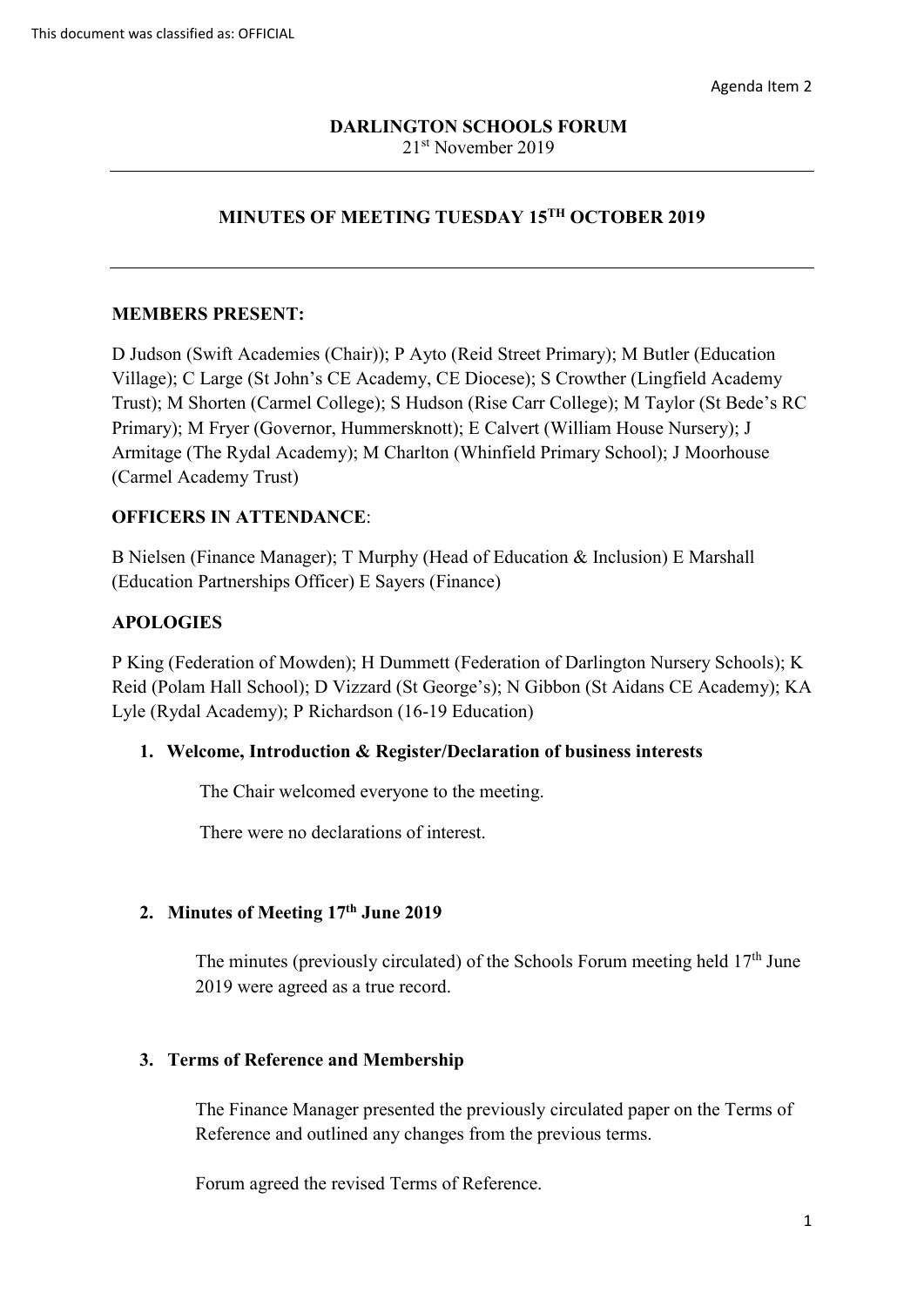It was noted that Joe Hughes the Diocesan Representative substitute had left and that this would now be Deborah Fox.

Also Nicola Gibbon from St Aidan's Academy should be Nicole and not Nicola.

The Finance Manager informed the Forum that no nominations had been received from the group for the posts of Chair or vice Chair, however the existing Chair and Vice Chair had confirmed they would be willing to continue.

Forum members all agreed to continue the existing Chairing arrangements.

### **4. Budget Update 2019/20**

The Finance Manager presented the previously circulated paper on the Budget Update for 2019/20.

Budget changes from the original budget were outlined as per paragraphs 4-9, the overall budget changing to £21.3 million.

Forum were notified that the projected year end spend positions are subject to change throughout the remainder of the year as current projections are based upon one terms information only.

The main variances are mostly within the high needs area and were detailed within paragraph 16.

Overall in 2019/20 the budget is projected to be overspent by £1,240,560 mainly from continuing high needs pressures. The overall estimated budget position is a deficit of £4,031,166 once the brought forward deficit from 2018/19 has been included.

Forum noted the current budget position and the ongoing pressures within the high needs budget.

# **5. High Needs Update (Verbal)**

It was confirmed that the LA had submitted a recovery plan but had received no response from ESFA to date.

The Tees Valley Free Special school is still progressing, with "expression of interest" being sought for the operator of the school. Assessment of submissions is likely to be in November/December, with results being known in the new year. This commission is being led by the DfE so is outside of the Council's control.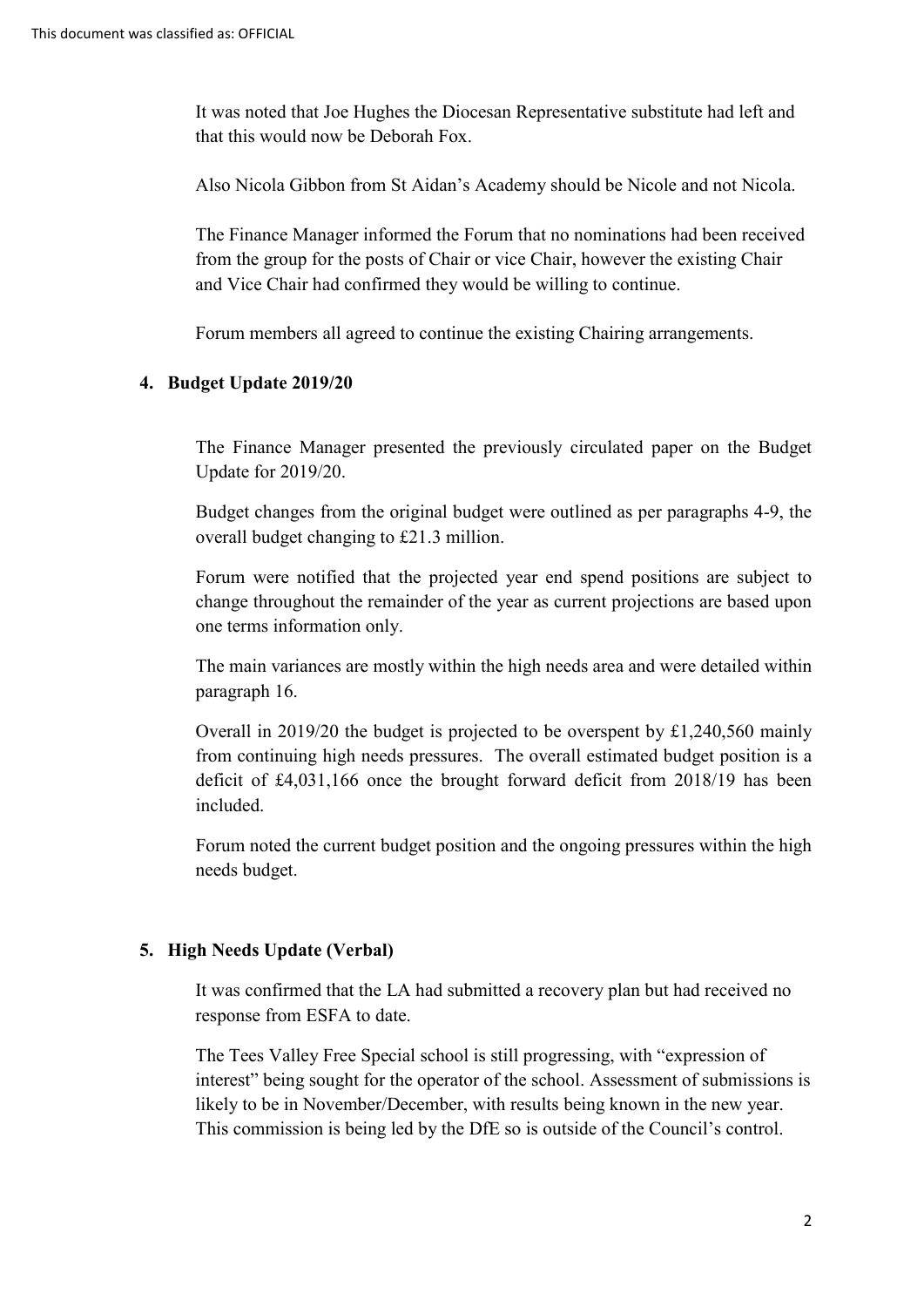It was confirmed that approval had been given by Cabinet for Red Hall and Rise Carr College new resource base constructions, work is due to start shortly with completion expected to be in 2020/21.

# **6. School Funding Formula 2020/21**

The Finance Manager presented the previously circulated paper on the school funding formula arrangements for 2020/21, with the following key points,

- Actual DSG allocations will be received in December 2019 based on the October 2019 census.
- The majority of the factors continue to use the same criteria in 2020/21 as in 2019/20.
- A new factor "Minimum per Pupil" factor will become mandatory which guarantees £3,750 at primary and £5,000 at secondary per pupil. This is across the majority of factors, and does not replace the AWPU.
- The DfE have removed the funding floor factor, however as the MFG in 2020/21 is required to be a positive value and is based upon the 2019/20 baselines, the loss of this factor should not affect the amounts distributed to schools in Darlington.

The Finance Manager noted that since the paper was written provisional allocations had been received for the DSG in 2020/21. For Darlington this provisionally allocates an additional £2.9 million into the schools block.

The formula funding tool has now been received along with the provisional schools block allocation, hence modelling will be undertaken to see the effects upon the local formula. Once the modelling is complete the LA will consult with schools as necessary.

A Special Schools Forum meeting has been arranged to take place on Thursday, 21st November at 10.00am to consider any consultation issued.

No guidance or allocations have been issued for the early years block, however the DfE have notified there will be an uplift in the two year olds funding and three and four year olds funding for most authorities.

The high needs block provisional allocation for 2020/21 has also been received and this provisionally allocates an additional £1.5 million into the block.

The rules for high needs remain the same with the ability to transfer funding in from other blocks. The Local Authority will explore a transfer from the schools block to the high needs block and add this to any consultation.